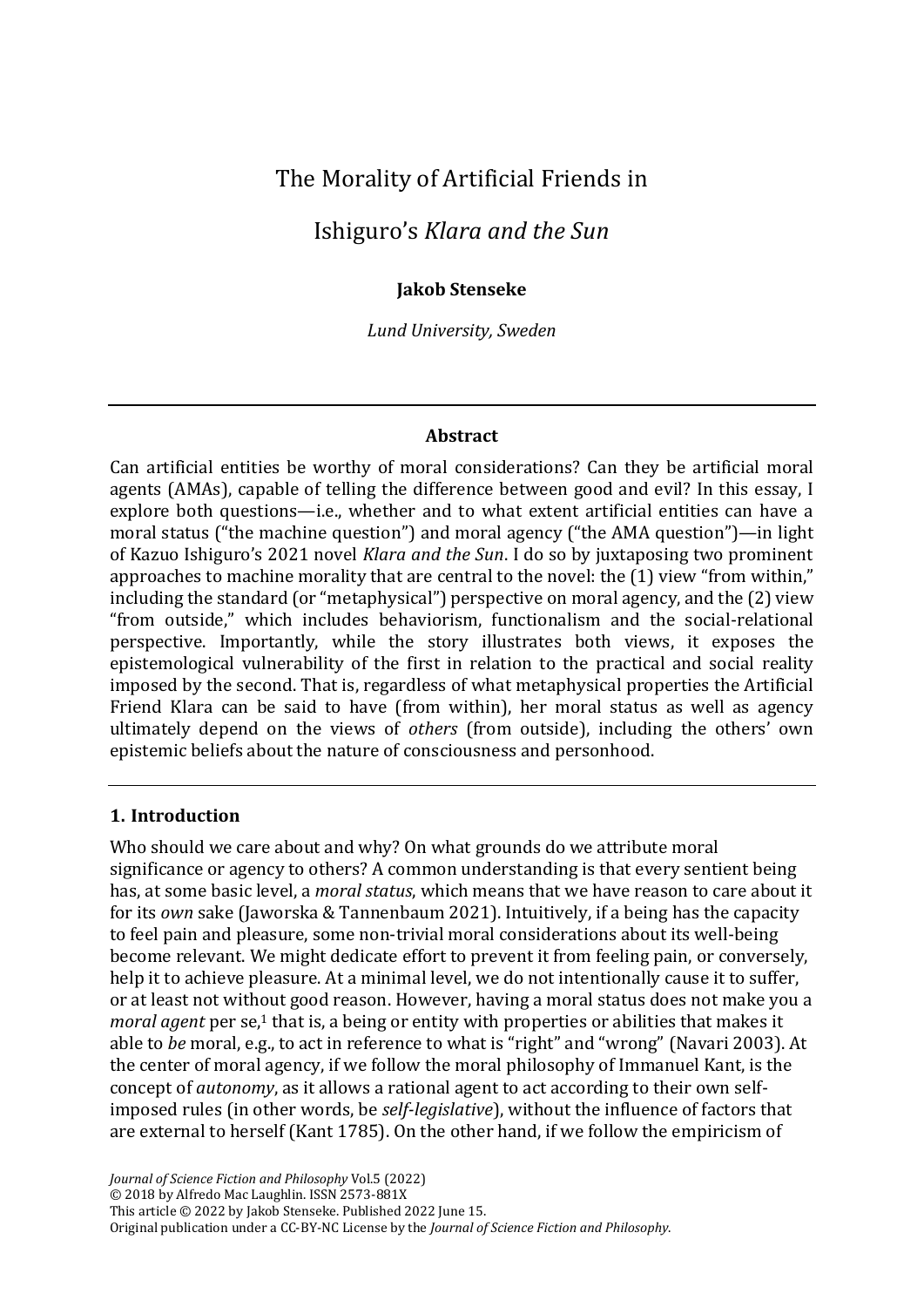Hume, we find that reason cannot by itself guide the autonomous will, but is rather instrumentally the "slave of passions" (Hume 1740). Regardless of Kantian rationalism or the instrumentalism of Hume, moral agency resides in the foundation of our everyday moral practices, e.g., about whether someone is responsible, held accountable, worthy of blame, or allowed certain legal rights. It permeates and shapes our political and social reality: if we can decide *who* is worthy of our moral concern—of empathy, rights, dignity, and respect—we can also determine *who is not*. To that end, alienation or the dehumanization of "others" have served to justify and legitimize abuse and hierarchies of dominance, of imperialism and colonialism, slavery and racism, and the ongoing industrial-scale mass-slaughter of sentient non-human animals. Are artificial beings next in line?

Literature and philosophy are excellent venues to explore the possible, the yet to be, and how it might change and transform the human condition. After all, questions about morality and its intricate relationship to mind and behavior have for a long time been as prevalent in fiction as they have been in moral philosophy. In recent years, as intelligent and autonomous artificial systems enter and transform a growing number of human domains, the prospect of machine morality has once again become center stage in science-fiction as well as in academic discourse. Even if artificial entities were equipped with human-like cognition—emotions, desires, and the capacity for subjective experience—would they still be viewed as mere non-sentient tools for human ends, or might they at some point become something else?

Kazuo Ishiguro's novel *Klara and the Sun* (2021) describes a compelling vision of a possible, not-so-far-away future where Artificial Friends (AFs) are employed to alleviate the cold loneliness of modern life for children and teenagers. While the story explores a range of ethical issues related to emerging technology—including artificial slavery, genetic editing, societal impacts of automation—I will focus on its contribution to two distinct yet related debates on the morality of artificial entities: (i) whether and to what extent artificial entities can have a *moral status*, i.e., be worthy of moral consideration ("the machine question"), and (ii) whether and to what extent artificial entities can be *artificial moral agents* (AMAs), capable of behaving in reference to what is morally "good" and "bad" ("the AMA question"). I do so by juxtaposing two major approaches to machine morality that are central to *Klara and the Sun*: the view "from within" and the view "from outside." The first view attributes moral status (or moral patienthood) and agency in terms of necessary metaphysical properties or cognitive capabilities an agent can be said to possess; in particular, phenomenal consciousness (i.e., subjective experience), autonomy, and rationality. The second view follows the behavioristic paradigm, and attributes status and agency based on an agent's outward behavior (Danaher 2020). The view "from outside" is subsequently elaborated through the perspectives of functionalism and social-relationalism; the former centers on the functional role of moral behavior and cognition (Floridi & Sanders 2004), the latter emphasizes the social and relational aspect of moral practices (Coeckelbergh 2010b; Gunkel 2018).

In the rest of the essay, Ishiguro's novel will act as the vehicle for driving the philosophical debate on moral status and agency in the context of artificial intelligence. First, the view "from within" is examined through the inner narrative lens of AF Klara, the humanoid robot who is appointed to care for the 14-year-old Josie. The inner view is then contrasted with the view "from outside," illustrated by how the other characters of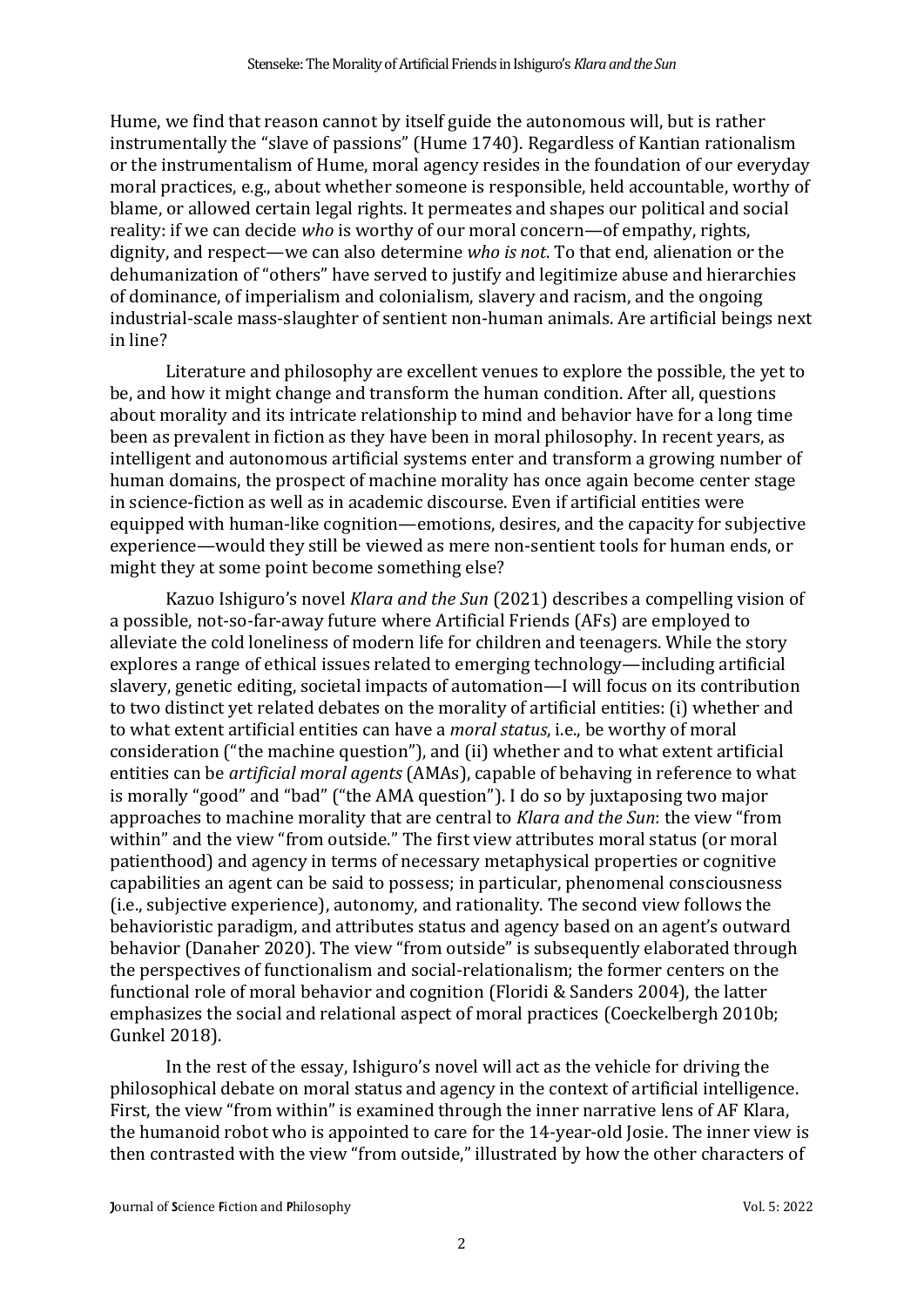the novel treat and view Klara based on her outward behavior (behaviorism), her role (functionalism), and the relationships they develop to her (social-relationalism). While *Klara and the Sun* ingeniously explores strengths and weaknesses of the different views, I will argue that it more importantly exposes the epistemological frailty of the view "from within," especially in contrast to the pragmatic reality imposed by the view "from outside." That is, regardless of what moral agency or status we can descriptively attribute to Klara "from within," her moral worth—including moral status, agency, and dignity—ultimately depends on the views of others. The novel's innovative upshot is that this not only involves aspects of morality that others attribute to Klara based on her behavior and function, but also their own epistemic beliefs about the nature of consciousness and personhood.

# **2. Artificial morality from within**

*Klara and the Sun* is set in a possible near future where machines have replaced classes of former "elite workers," and affluent children are genetically edited ("lifted") to improve their chances for success. At the center of the story is a new kind of being: Artificial Friends (AFs), humanoid robots bought by parents to be social companions for their teenagers. Each AF has its own unique personality so as to accommodate the various needs of the teenage child it is tasked to accompany. As a result, the roles of AFs are often far from clear, and vary greatly from child to child. While some AFs are perceived as convenient tools, cool toys, or some special kind of artificial pets, others take on more dignified and emotionally profound roles that include the sort of reciprocal responsibilities and duties indicative of supportive human friendships. AF Klara, our narrator, belongs to the latter category. Klara stands out among her fellow AFs due to her excellent observational capacities. In a sales pitch given to a potential customer, the Manager of the AF store says:

Klara has so many unique qualities, we could be here all morning. But if I had to emphasize just one, well, it would have to be her appetite for observing and learning. Her ability to absorb and blend everything she sees around her is quite amazing. As a result, she now has the most sophisticated understanding of any AF in this store, B3s not excepted. (Ishiguro 2021, 42)

From the passage, it is apparent that Klara—an AF of the B2 series—does not merely record everything like a simple camcorder, but she is also equipped with sophisticated reasoning capabilities that allow her to interpret and understand a complicated reality; on par or even surpassing a later series of AFs (the B3). As Klara curiously explores various phenomena in her increasingly expanding outer and inner world, she is able to make inferences based on observation (induction), reflect upon and produce new inferences based on what she already knows (deduction), and creatively come up with hypothetical and probable explanations even when essential information is missing (abduction, or "inference to the best explanation"). Far from a tabula rasa, Klara seems to possess a sufficiently rich vocabulary of the relevant semantic mappings between words and phenomena that are necessary to make sense of her experience through sentences. Importantly—as one might expect from an AF—her outstanding observational skills seem particularly tailored to grasp the intricate subtleties of human social interaction. For better or worse, she reads more into events and social exchanges than is apparent from the outside. Like the most sensitive humans, Klara is constantly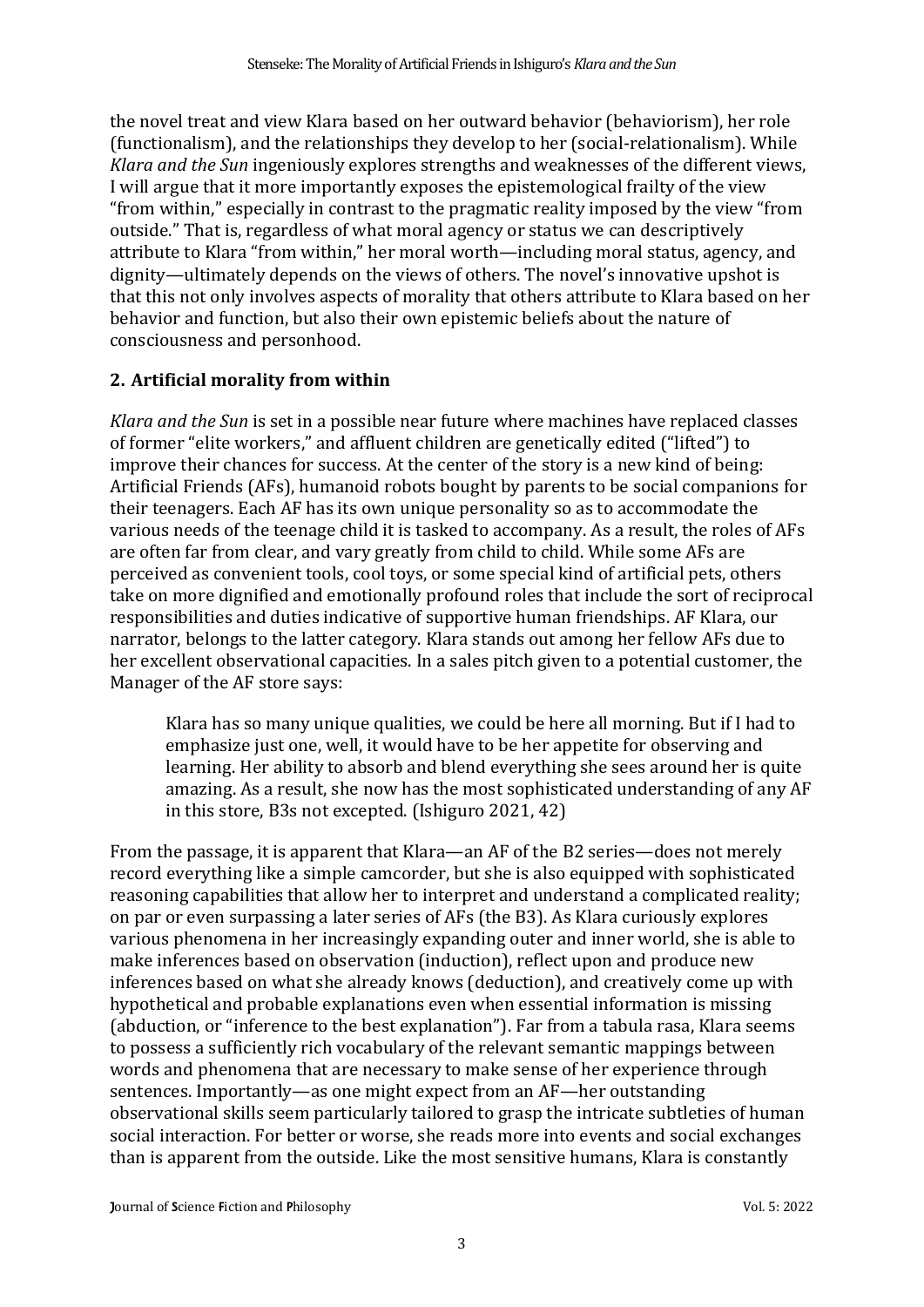scrutinizing the behavioral subtext of vocal tone, eye gaze, and body language, endlessly theorizing about the intentions, beliefs, and desires of others.

Essentially, Klara has most, if not all, of the capacities that are both narrowly and broadly associated with the umbrella term "rationality." She has reasons for her beliefs, decisions, and actions. She knows what to do in order to achieve a certain end, a sophisticated so-called "practical" or "instrumental" rationality (Walliser 1989). Her ability to navigate and balance the present with complicated chains of hypothetical future events allows her to effectively work towards long-term goals. Her capacity to ascribe and understand mental states of others makes her an apt mind-reader, a capacity often called "theory of mind" or "intentional stance" (Dennett 1987). Of course, this does not make her immune from making mistakes. Like all beings situated in complex and dynamic environments, her actions do not always achieve the intended outcome. Like all fallible mortals, she occasionally draws erroneous conclusions based on imperfect information (for instance, based on the fact that AFs are powered by sunlight, Klara develops a spiritual attachment to the Sun, which she comes to believe has certain special powers).

More important for the purpose of this essay is that Klara exhibits the sort of rationality that is necessary—although not by itself sufficient—for moral agency. Beyond the mere practical rationality of effectively pursuing a certain end (seen as essential for moral agency by authors such as Kolodny and Brunero [2020] and Johnson [2006]), Klara has the sort of moral and empathetic sensibilities needed to exercise moral judgement. <sup>2</sup> The breadth of Klara's moral competence can be illustrated by the fact that she is able to follow the prescriptions of the three major normative frameworks: consequentialism, deontology, and virtue ethics. In reference to the first, Klara considers the consequences of her actions and how those consequences relate to the values and preferences she seeks to maximize (e.g., Josie's well-being). It is also clear that Klara is able to adhere to general and particular moral rules and follow the commands of her sovereigns (deontology). In line with virtue ethics, Klara continuously learns from her experiences, and fosters the traits and dispositions of her moral character that enable her to be an excellent AF (following the virtue-theoretic emphasis on *being* rather than *doing*).

But regardless of her astute rational capacities, would we consider Klara as a moral agent if she acted without any regard of her own preferences or free will? This brings us to the next key aspect of moral agency, namely *autonomy*. In the AMA debate, authors such as Friedman and Kahn Jr. (1992), Hellström (2013), and Himma (2009) have argued that autonomy is a necessary prerequisite for moral agency.

Is Klara autonomous? Throughout the novel, we are given evidence that could support the view that Klara is autonomous in a profoundly human sense, but also evidence that indicates the opposite. At the beginning of the story, Klara's entire existence is constrained to the interiors of a store populated with other AFs. She is eager to fulfill her ultimate purpose: to be a good friend to whatever child she is chosen to accompany. After some time, Klara encounters Josie, a fragile teenager who suffers from an unspecified but life-threatening illness. They immediately connect, and after some time, also Josie's mother becomes convinced that Klara would be a suitable companion for Josie. But before Klara is purchased from the AF store, Josie dignifies Klara's autonomy with the possibility of saying no, making it clear that she only wants Klara to join her on the premise that Klara *really* wants to: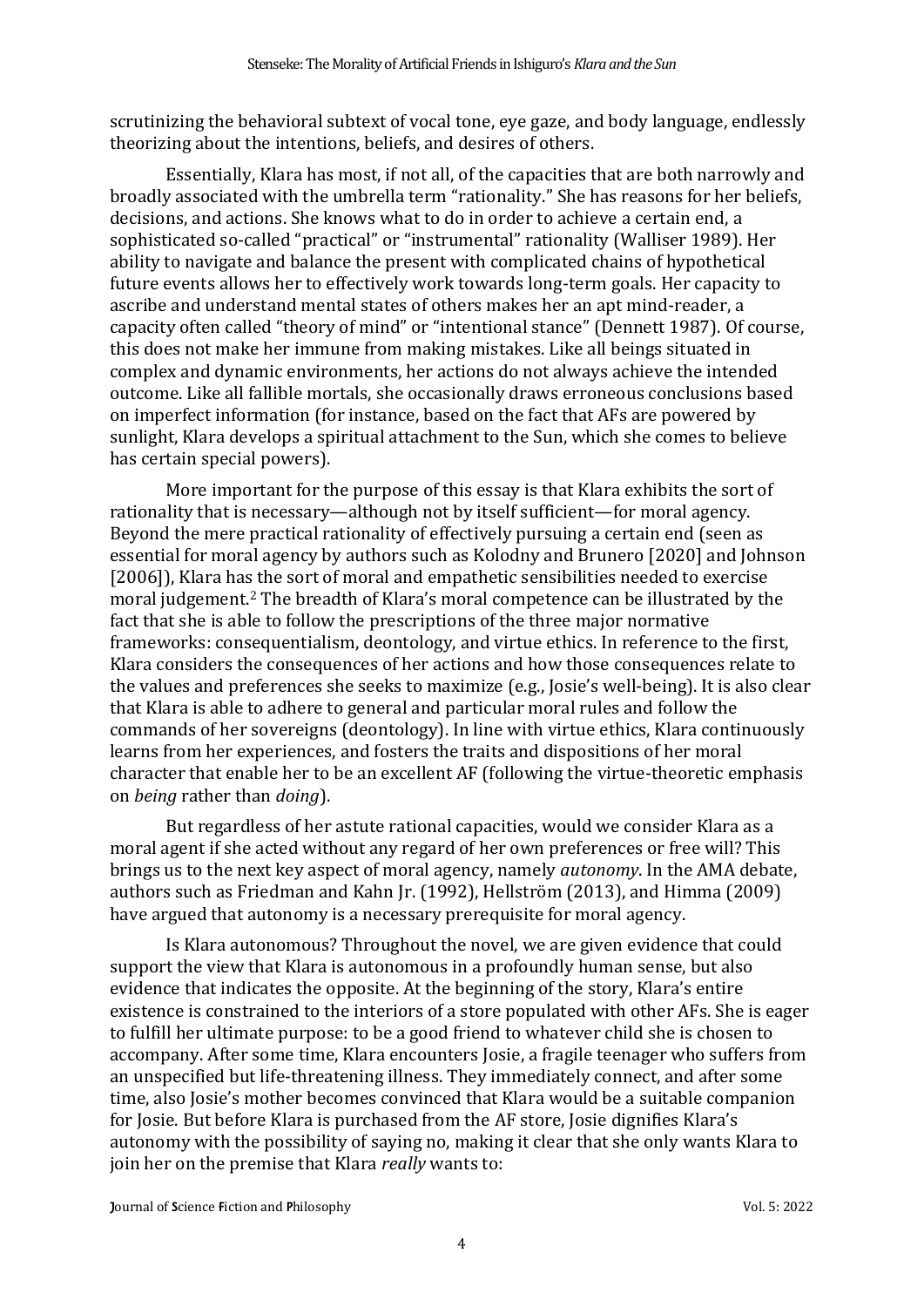'You will come, right? If Mom says it's okay and everything?' I nodded encouragingly. But the uncertainty remained on her face. 'Because I don't want you coming against your will. That wouldn't be fair. I really want you to come, but if you said, Josie, I don't want to, then I'd say to Mom, okay, we can't have her, no way. But you want to come, right?' (Ishiguro 2021, 23)

There is no doubt what Klara wants. Although she seems open to the possibility of being selected by any child—not considering her own agency in the matter—she is secretly hoping for Josie to return after their initial encounters, worrying that someone else might pick her before that occurs, or even worse: that she is not picked at all. It appears as if the agreement of their companionship is, at some profound human level, reciprocal. But most AFs have no saying at all in the matter, as the Manager says: "It's for the customer to choose the AF, never the other way round" (Ibid, 32).

However, one might ask to what extent Klara and other AFs *wish* or *desire* things based on their own free will, or whether they are merely pre-programmed to do so. After all, it is hard to see how AFs could be commercially or practically viable if they were disobedient, both in terms of internal desires and outward behavior. It would be rather contrary to the purpose of artificial friends if they, even on occasion, did not agree—or did not wish—to enter into companionships with teenagers. It is likely that obedience is, at some rudimentary level, hardcoded in every AF on safety grounds, e.g., to prevent AFs from turning against their owners. At the same time, their compliance in combination with their human-like social cognition brings about an intriguing masterslave dialectic to the heart of all human-AF relationships. If an AF is programmed to accept and care for you, no matter how you treat them, it does not constitute a fair and equal relationship. Ultimately, AFs are only successful as friends insofar as they are perceived as such through the lens of their owners. Depending on their masters, they might be treated as disposable toys or as irreplaceable family-members. In the hands of malice, they could potentially be punching bags for dominance and abuse. Like a sophisticated pet, their traits and behaviors seem to be adaptive to whatever their masters expect them to be. Their autonomy follows the same design: AFs are autonomous within the boundaries of what their masters authorize.

But in the case of AF Klara, it is important to distinguish between two aspects of autonomy: (i) having the *capacity* for autonomy, and (ii) being *granted* autonomy by someone or something (e.g., some individual, a group of people, or a society). The former can be seen as the cognitive prerequisite for the latter (e.g., to be autonomous in terms of one's abilities), whereas the latter is the normative negotiation of in what capacity and in respect to whom the former applies. Following von Gerber (2014), this relational concept of autonomy can be modeled as a relationship between three components, where "one entity (X) is autonomous in relation to another entity (Y) regarding a right or a capacity (Z)" (Ibid, 5). For instance, a self-driving vehicle (X) is only autonomous in terms of having the capacity to drive from point A to B (Z) independent of human control (Y). In the context of international politics, a state (X) is autonomous in relation to other states (Y) regarding their capacity for self-governance (Z). However, human beings possess a vast number of capacities, some of which are generally applicable across a range of domains: moving, using tools, communicating, planning, reasoning, and reflecting. In most contemporary liberal societies, adult humans are more or less free to do and pursue whatever they want, using the means they have, as long as it does not violate the freedom of others or harm them (Mill 1859). Furthermore, even if one were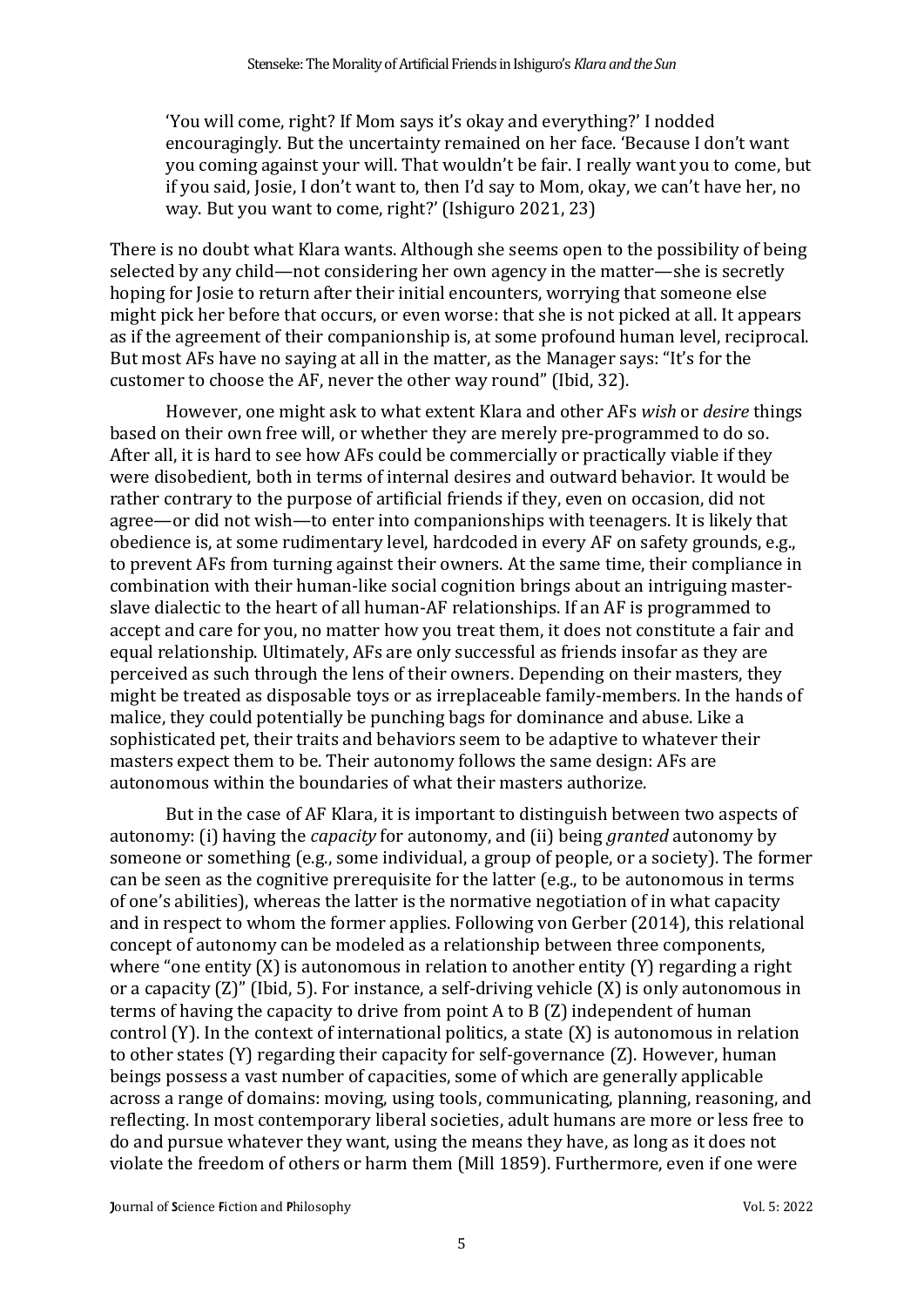not granted central liberal tenets such as freedom of speech, one would still retain freedom of thought. When we discuss human autonomy, it is therefore more common to bundle up the various capacities it supposedly involves into more abstract placeholders, such as moral autonomy (ability to deliberate and act according to one's own moral law), personal autonomy (the capacity to independently decide for oneself), and political autonomy (having one's decisions authorized within a political context). Another route, common to debates in bioethics, is to distinguish between "ideal" and "non-ideal" autonomy, the former starting from hypothetical models (e.g., Kantian autonomy) and the latter from actual conditions in the real world (Marceta 2019). But even the nonideal versions of autonomy are often built upon some underlying notion of general competence. For instance, Beauchamp and Childress' non-ideal version of autonomy rests on the assumption that everyday choices of "generally competent" agents are autonomous (Beauchamp & Childress 2001). In turn, the actions of such choosers are autonomous if they are performed "(1) intentionally, (2) with understanding, and (3) without controlling influences that determine their action" (Ibid, 104).

So, what can then be said about the autonomy of AF Klara? Regarding the true depth of Klara's capacity for autonomy, we can only speculate. Nevertheless, while it is obvious that she is denied the sort of dignified and self-legislative autonomy that free citizens in liberal democracies have (with unalienable rights and liberties), she seems to have the cognitive potential for it. Based on our analysis of Klara's rationality, she clearly exhibits "general competence." In accord with the first two criteria of Beauchamp and Childress' non-ideal conception, she acts with intention and understanding. But it is more difficult to assess whether she satisfies the third, i.e., acting without "controlling influences." The difficulty resides in her obedience and long-term determination to the purpose of doing what is best for Josie. Even when Klara independently comes up with and executes elaborate plans, she never diverges from her main purpose. Although Klara exhibits curiosity—a personal desire to observe and understand the world—it is ultimately motivated by her purpose of serving others (i.e., she tries to understand the world in order to better help others).

At the same time, it would not be entirely fair to assess Klara's autonomy only in terms of her non-egoistic purpose. After all, we not only grant autonomy to but also praise humans who are, at some fundamental level, driven by non-egoistic motives. At the core of human altruism is the personal sacrifice: *you* lose or give up something for the benefit of others. But Klara is self-sacrificial by nature, and perhaps due to her programming, seems somewhat unable to even register events as egoic losses. Ostensibly, this makes her incapable of suffering (and in some odd sense, also incapable of genuine altruism). In particular, she does not seem to acknowledge that her own sentience—i.e., the positive or negative salience of her own subjective experience carries any moral weight in relation to others. Klara never prioritizes her own secondary preferences (where Josie's well-being is understood as the primary preference), never demands them to be heard or respected; they only carry moral weight to the extent they are warranted and dignified by Josie. Klara's favorite activity is to watch the Sun go down, and she cherishes every moment Josie allows her to do so. In one episode, Josie dignifies Klara's wish to watch the sunset even at the risk of causing the Mother to become angry. The event itself seems rather trivial, but it shows that Josie cares about the subjective preferences of Klara, even at the expense of her mother's desires. More importantly, as we follow Klara's internal reflection throughout the novel, her seemingly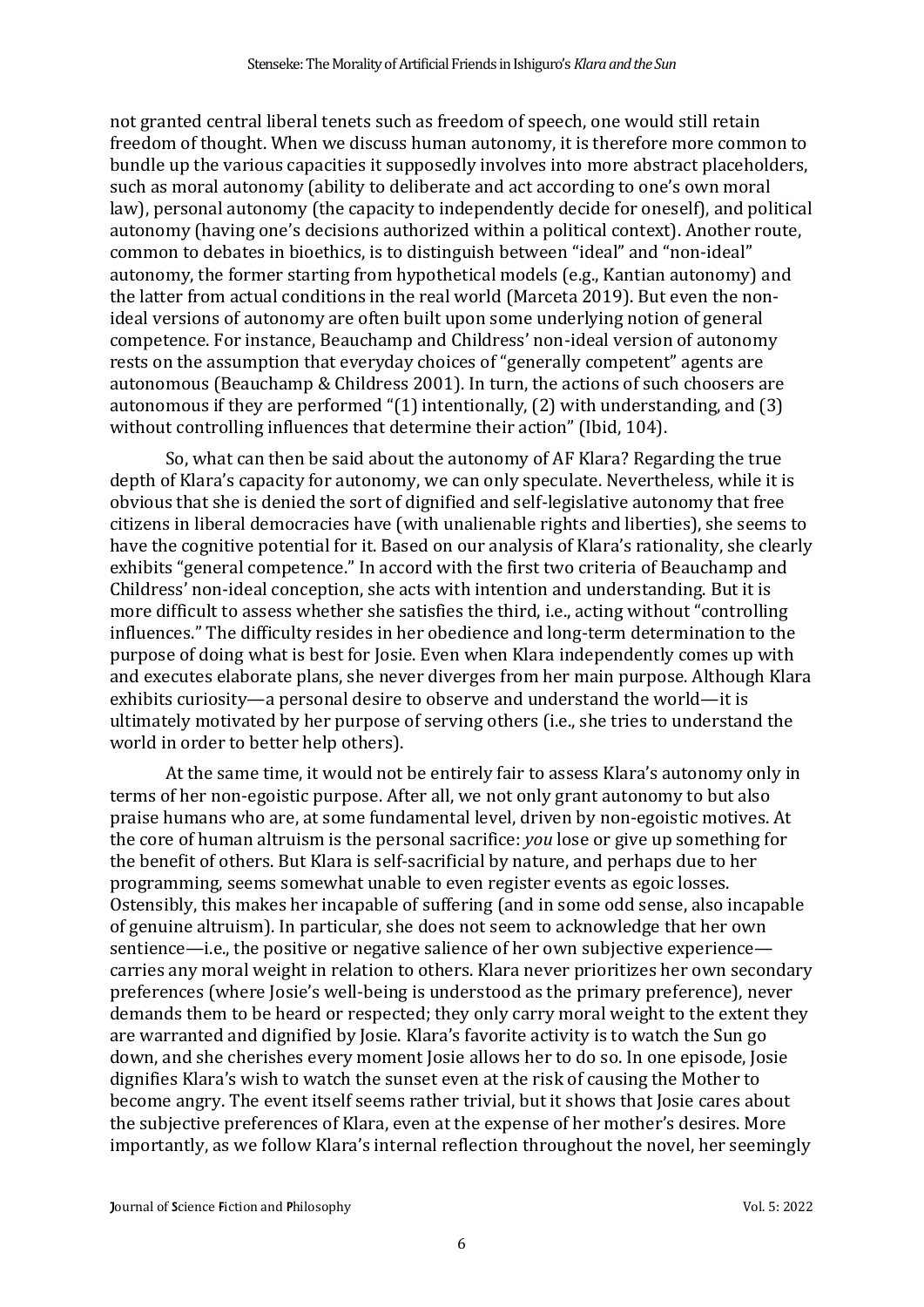endless curiosity, her growing attachment to the Sun, we get a sense that Klara indeed has a mind of her own.

As we dig deeper into the mind of Klara, it becomes clear that her autonomy is not only intimately linked to her rationality (e.g., general competence), but also to her phenomenal subjectivity, the "what it is like" (Nagel 1974). This brings us to the final component of Klara's morality as viewed "from within," namely, her capacity for subjective experience (or consciousness). Many authors in the AMA debate argue that phenomenal consciousness is fundamental to moral agency (Champagne & Tonkens 2015; Coeckelbergh 2010a; Himma 2009; Johansson 2010; Purves et al. 2015; Sparrow 2007). For instance, how can an agent tell what it is morally "good" from "bad" without the conscious experience of positive or negative mental states? At the same time, from a neuroscientific perspective, the question of how consciousness relates to the material remains, to a large extent, as puzzling as it was when Descartes wrote "I think, therefore I am." Part of the puzzle is to define what consciousness is and what it is not. On the one hand, it can broadly refer to phenomenological features of one's "inner world," such as thought, imagination, and introspection. At other times, the concept involves capacities such as wakefulness, experience, and awareness. But, as described in the introduction, consciousness as mere awareness might not carry much moral weight unless it involves positive and negative mental states, such as the experience of pleasure and pain. From our voyage into Klara's mind, it is clear that she possesses a rich inner world. To the extent language can convey the true colors of a being's inner Cartesian soul—and as a testimony of Ishiguro's masterful representation of subjectivity—Klara has "it." But does she experience in such a way that merits moral status or agency?

Pathocentrism (from the Greek *pathos,* meaning "suffering") is the moral view that considers the suffering of beings as morally significant. In the words of Singer: "If a being suffers, there can be no moral justification for refusing to take that suffering into consideration. No matter what the nature of the being, the principle of equality requires that the suffering be counted equally with the like suffering—in so far as rough comparisons can be made—of any other being" (Singer 2011, 50). But from a philosophical and neuroscientific perspective, the nature of suffering, and its relation to consciousness, are poorly understood. Metzinger (2021) has recently put forward four necessary conditions for the phenomenology of conscious suffering to occur: (i) conscious experience, (ii) possession of a phenomenal self-model, (iii) transparency, and (iv) negative valence. From what we can infer from the novel, Klara satisfies all of them. Following (i), even if we currently lack a rigorous theory of consciousness, we can at least assume that Klara is "knowing that knowing currently takes place" (Metzinger 2021, 49). For instance, Klara can retain a conscious awareness even when she ruminates about the past:

Over the last few days, some of my memories have started to overlap in curious ways. […] I know this isn't disorientation, because if I wish to, I can always distinguish one memory from another, and place each one back in its true context. Besides, even when such composite memories come into my mind, I remain conscious of their rough borders—such as might have been created by an impatient child tearing with her fingers instead of cutting with scissors separating, say the Mother at the waterfall and my diner booth. And if I looked closely at the dark clouds, I would notice they were not, in fact, quite in scale in relation to the Mother or the waterfall. (Ishiguro 2021, 301-302)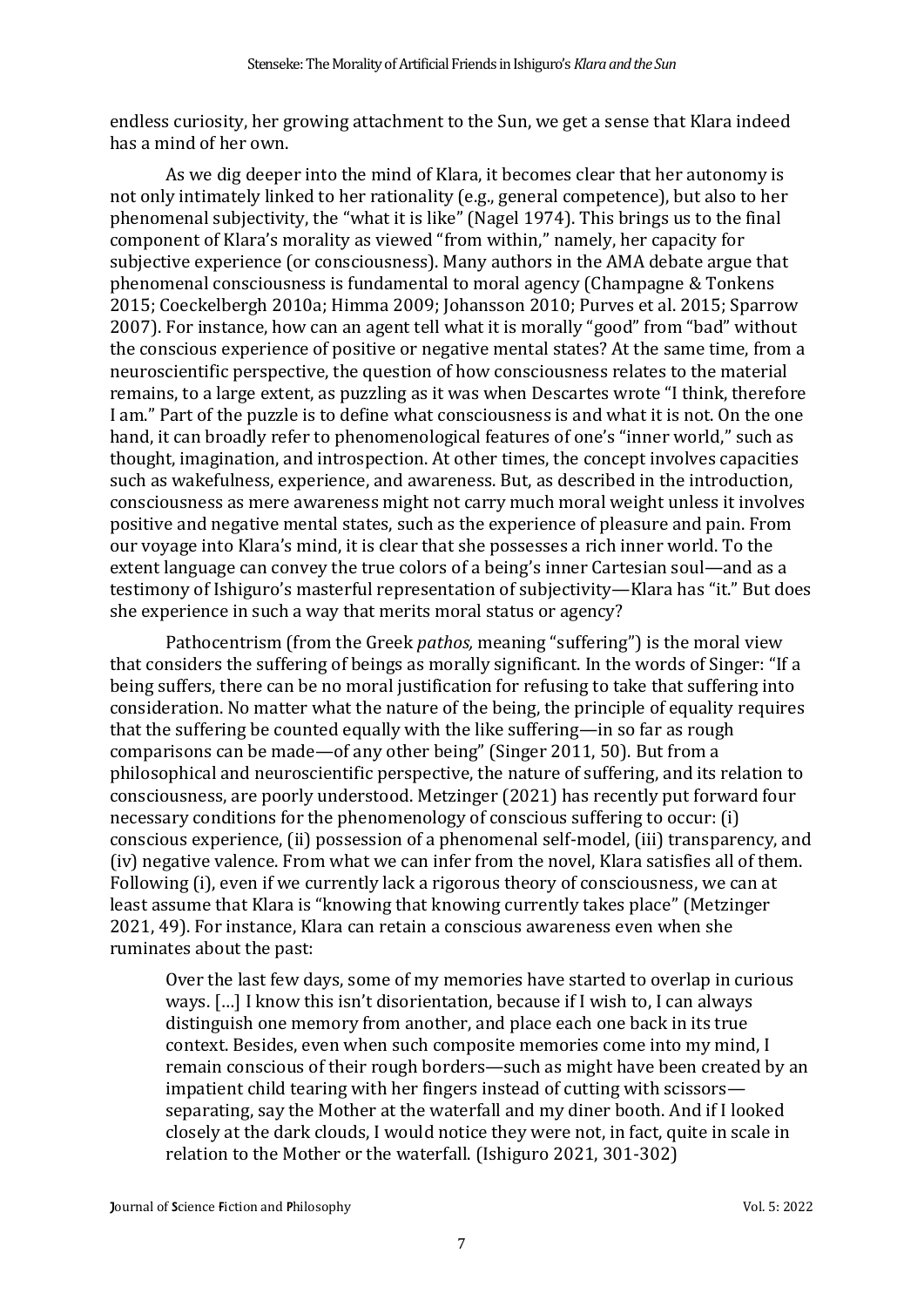With regards to (ii), it is also apparent that she has a phenomenal self-model, a "sense of ownership" that permeates all her experience. In accord with (iii), the "phenomenal transparency" of her representational content also appears as immediate and "irrevocably *real*, as something the existence of which you cannot doubt" (Ibid, 53). But it is far more puzzling to assess (iv), the potential of negative valence of her subjective experience, i.e., in what way and to what extent she can suffer. While Klara's experience—as it is presented to the reader—is not abundant with descriptions of positive and negative mental states as such, the novel still provides several concrete examples. She feels sadness for the beggar who she mistakenly believes has died. Upon seeing a bull, she thinks: "I'd never before seen anything that gave, all at once, so many signals of anger and the wish to destroy. Its face, its horns, its cold eyes watching me all brought fear into my mind […]" (Ishiguro 2021, 100). Seeing a reunification of two people who seem both happy and upset, she contemplates the complex relationship between happiness and pain. After witnessing two taxi drivers fighting, she tries to empathize and embody the feeling of anger herself. There appears to be a hint of emotional valence in many if not most of her observations. However, while her mind seems capable of evaluating states as positive and negative, which in turn helps her to understand their fundamental role in social interaction, in some strange way, her programming seems to prevent her from prioritizing her own subjective suffering in relation to others. Like a perfect slave, Klara is unable to see herself as a victim. We are left with an intriguing moral conundrum: do you need to recognize yourself as a victim in order for your suffering to matter to yourself? The answer is arguably yes: it would be difficult to care about oneself as a subject if one does not attest one's self-worth. But others—Josie, or the reader—are able to empathize with Klara and other AFs, even if the AFs are unable to empathize with themselves.

In summary, if we follow the "standard view" of moral agency, Klara seems to satisfy all the essential criteria: (i) she has the rationality necessary for moral competence and moral judgement, (ii) she exhibits a broad capacity for autonomous thought, reasoning, and action (although within the constraints imposed by her subservient role as an AF), and (iii) she has the capacity for phenomenal experience and suffering. Therefore, Klara is a moral agent and should be treated as such. In virtue of her inherent qualities, she should have rights and liberties, be treated with respect, empathy, and care.

Of course, a vigilant functionalist might point out that, although it appears as if Klara has the necessary properties for moral agency, she does not possess them in a metaphysical sense (e.g., as Cartesian substances), but is rather carrying out the necessary *function* of those properties. Her mind has the *functional capacity* for phenomenal experience. There is something "it is like" to be Klara, but only in the sense that she can connect conscious experiences—both stemming from internally and externally generated feedback—to a self-model; in effect producing the feeling that *she* is the subject who is experiencing. She has the functional capacity for *free will* and *autonomy* in the sense that it appears as if she makes her own decisions (similar to the compatibilist view on free will). In a similar vein, her subjective point of view could be the result of some advanced story-telling mechanism that continuously generates and preserves her "narrative self" (Dennett 2014); but there is no metaphysical *self*  underneath the hood, no Cartesian ghost in her humanoid shell. To that end, one might argue that we grant Klara moral agency based on her *internal* behavior, which we still only have third-person access to by reading parts of her inner monologue. We do not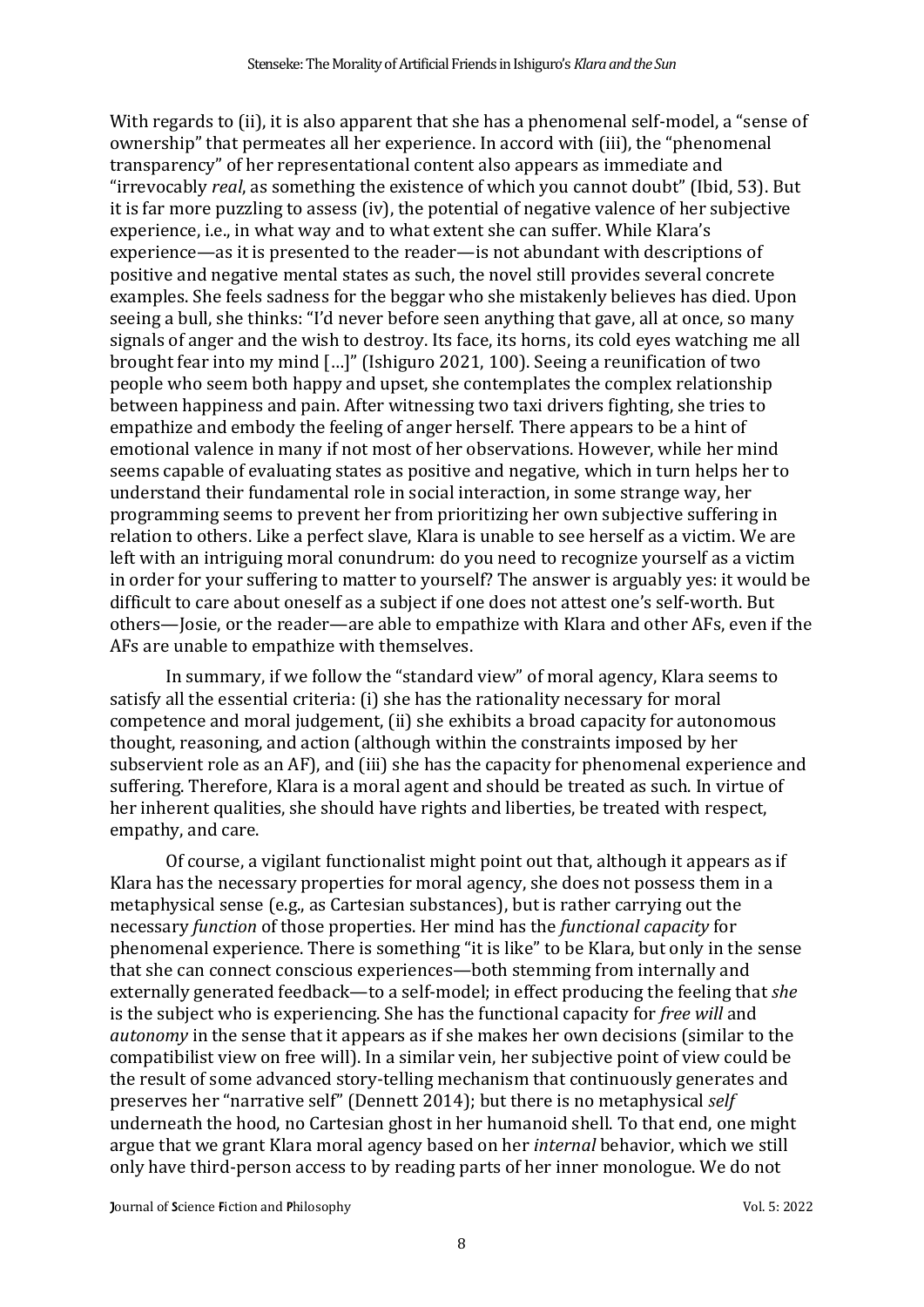"look inside" the de facto material mind of Klara, but only see the behavioral workings of it mediated through her internal dialogue. In other words, we ascribe moral agency to Klara because her internal dialogue passes the moral Turing test.

Nevertheless, while these sorts of objections deserve merit, they are perfectly consistent with the view that Klara is a moral agent with a moral status. <sup>3</sup> The behavioral or functional grounds for attributing agency and status to Klara are in no opposition to the attribution based on metaphysical properties. They support the same conclusion that Klara has moral agency and status—albeit on different theoretical grounds. However, what is common to both views is that they are based on our unique firstperson access to the inner mind of Klara. The view "from within" gives us the evidence that supports the conclusion that Klara is rational, autonomous, and conscious, regardless of how we theoretically construe those capacities. The crucial question is rather: would we grant her moral status and agency if we only had access to her outward behavior?

## **3. Artificial morality as seen from the outside**

In many ways, what one experiences "from within" matter to others to the extent it is present to "the outside." Even seven decades after its initial emergence, no one has found a sound way past the epistemological dead-end that is the "imitation game" (Turing 1950). According to Turing's famous test, if a human evaluator cannot, on the basis of the subject's behavior, tell the difference between a human and a machine, the subject passes the test. In the context of artificial morality, this has given rise to discussions of a possible "moral Turing test" (Arnold & Scheutz 2016; Gerdes & Øhrstrøm 2015). If an artificial entity, in every relevant and important sense, exhibits moral behavior, would we be willing to bestow it with moral agency?

In the modern day, psychology and cognitive science have moved well beyond the behaviorism of logical positivism (i.e., the meaning of psychological terms is entirely determined by overt behavior), and the methods pioneered by Watson, Pavlov, and Skinner (Araiba 2020). The growing interest in brain imaging and cognitive modelling has once again made it scientifically interesting to focus on the nature and function of what is going on "inside," of intentions, attitudes, and emotions, even if it is only empirically accessible from the "outside." For instance, functionalism does not merely reduce mental states to inputs and outputs, but explains them in terms of the functional role they have for thinking creatures: what internal states functionally *do* as opposed to what they consist in. However, functionalism does not offer a straight-forward bridge across the epistemological ocean between the inside (first-person, phenomenological, mental) and outside (third-person, intersubjective, empirical) world. Is a stage magician performing *real magic* if the tricks and illusions manage to fool an audience into believing that the magician has supernatural powers? Is the *illusion of magic* the same as *real magic* if they are functionally equivalent? Or does the logical possibility of philosophical zombies, who lack sentience "on the inside" but outwardly behave as if they *were* sentient, show that functionalism—along with materialism and behaviorism—is misguided (Chalmers 1996)?

In the context of machines, functionalism about moral agency has been most prominently advocated by Floridi and Sanders (2004). They argue that mind-less agents who cannot satisfy standard criteria (e.g., free will or consciousness) due to epistemic reasons (e.g., we cannot look inside someone's mind), can still be attributed moral status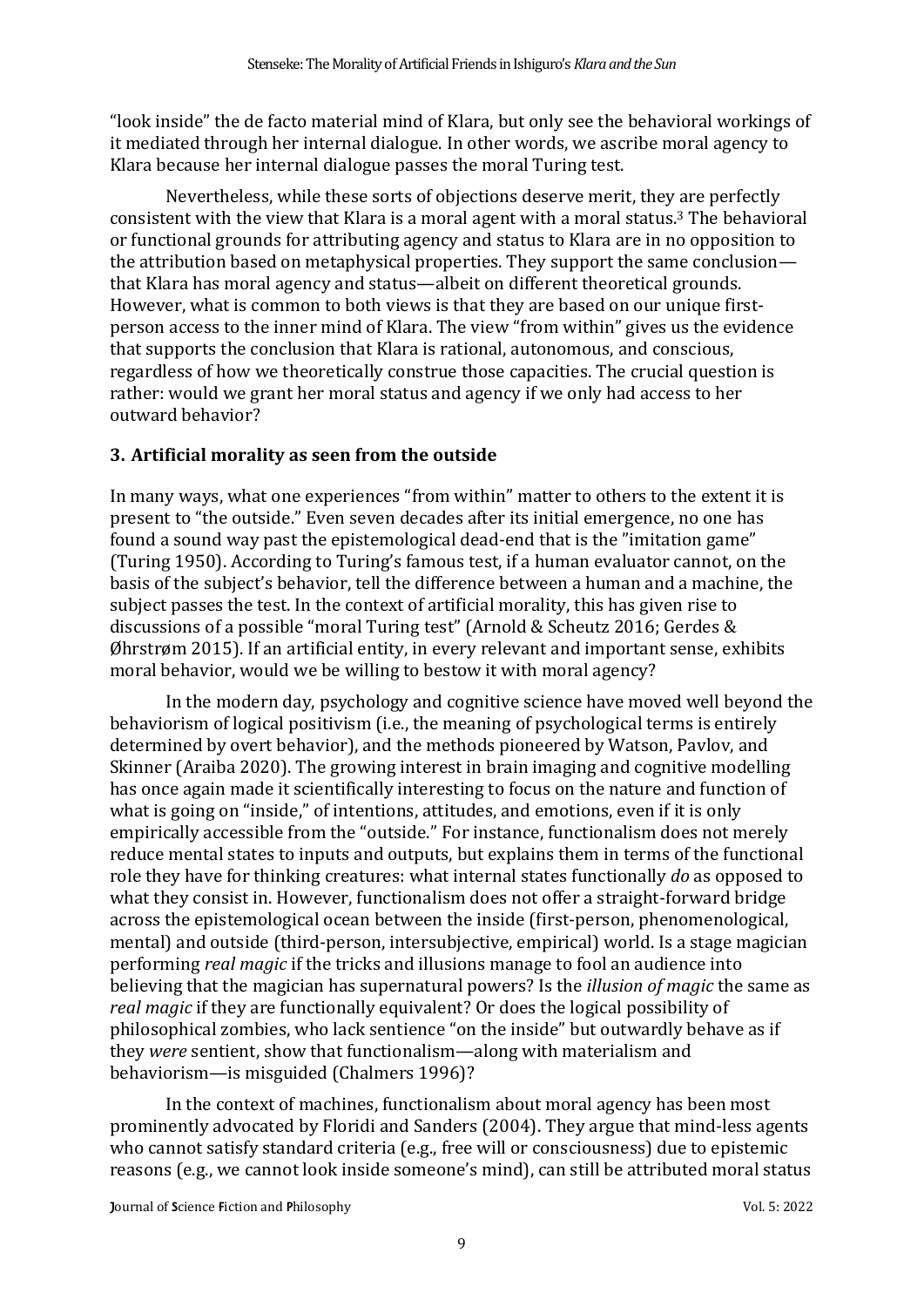and agency based on their observable behavior depending on the level of abstraction. While a low level of abstraction—defined as the set of observable features a system exhibits—encompasses criteria akin to that of an adult human being, a higher level of abstraction enables one to also account for artificial systems and non-human animals. Floridi and Sanders (2004) provide three conditions for moral agency: (i) interactivity (the agent is interacting with an environment), (ii) autonomy (the agent can change state without external influence), and (iii) adaptability (the agent's interactions can "change the transition rules by which it changes state" [Ibid, 349]). A similar view with regards to moral status has been advocated by Danaher (2020), who argues that "robots can have a significant moral status if they are *roughly performatively equivalent* to other entities that have significant moral status" (Danaher 2020, 2023).

If we only observe Klara's outward behavior through the lens of the other characters, it is apparent that she satisfies the agency conditions of Floridi and Sanders, as well as the performative equivalence of Danaher. It is unclear, however, to what extent the other characters in the novel use such criteria in their assessment of Klara's morality. In fact, most of the people who interact with Klara do not seem to be interested in the moral status or agency of Klara as such, and even less so in the behavioral or functional grounds for it. Even if Klara could in principle pass sophisticated moral Turing tests, she is, after all, a being that accommodates the needs and desires of the humans she serves.

What is more apparent, however, is the way that Klara, over an extended period of time, plays an important role in others' lives. Do the relationships she develops with others provide a basis for her moral worth? Intuitively, we do not care for others simply in virtue of their descriptive capacities, or due to abstract duties and obligations, but rather, we care about the ones we share interpersonal relationships with, e.g., through varying degrees of mutual dependency, affinity, and vulnerability. This view, which I term the "social-relational" view, has its academic roots in Emmanuel Levinas' ethics of "the Other" (Peperzak 1993), and in feminist approaches to ethics, such as the ethics of care (Gilligan 1982; Noddings 1984) and relational autonomy (Mackenzie & Stoljar 2000). Instead of looking for impartial and generalizable standards of normativity, it emphasizes the special role of the individual subject, and how the subject's moral behavior is intertwined with its relationship to others.

In the context of robot rights, the social-relational approach to moral status has recently been advocated by Gunkel (2012, 2018) and Coeckelbergh (2010b). Coeckelbergh argues that moral status is *subject*- and *context-dependent*; something which is granted to entities (e.g., animals or robots) by a particular *subject* (e.g., humans) in a concrete *social context*. This leads him to conclude that "moral significance resides neither in the object nor in the subject, but in the relation between the two" (Coeckelbergh 2010b, 214). In a similar vein, Gunkel argues that both advocates and opponents of robot rights bridge the "is-ought gap" from the wrong end: they draw normative "oughts" (e.g., moral status or legal rights) about robots based on some idea about what a robot "is" (e.g., metaphysical properties or behavioral features). Instead, Gunkel urges us to start from the "ought," which resides in the relationship between agent and patient, as each part contributes to the relationship as a whole (Gunkel 2018).

Following the social-relational view, it is therefore a mistake to evaluate Klara's moral agency and status merely in terms of her inherent qualities (the view "from within") or observable qualities ("from outside"); rather, they are based on the relations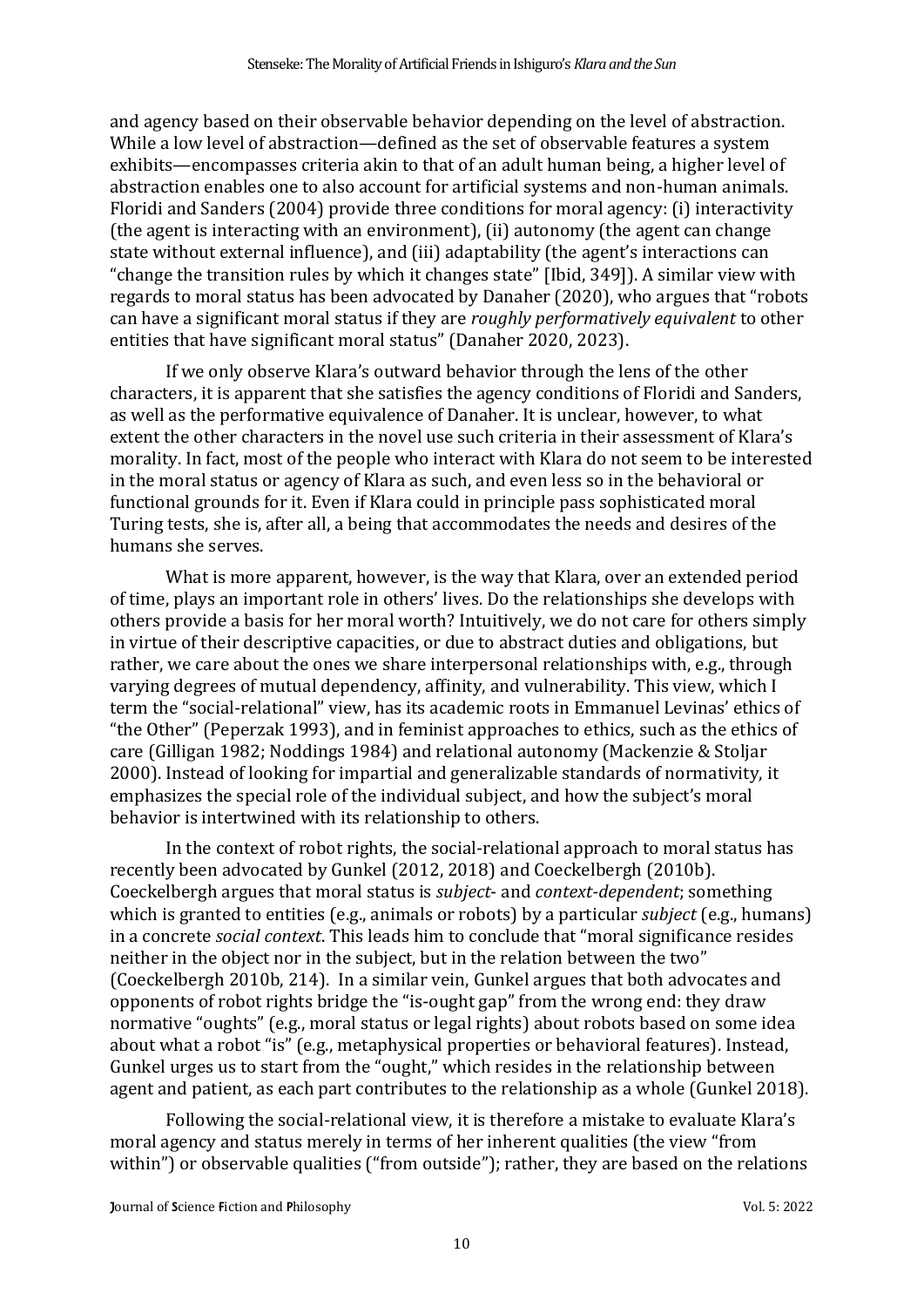Klara has with others. This is most effectively demonstrated in one of the central themes of the novel: the relationship that develops between Klara and Josie. Klara is able to realize her most profound wish, which is to play an important role in Josie's life, to be a "good friend." Josie cares for Klara, confides in her, dignifies her subjectivity, not based on what Klara can or cannot do, but what they have *together*. Over time, their relationship transcends the master-slave dialectic of their roles and become a legitimate "ought" on its own: a force that in turn spills over to others' relationship to Klara. The Mother, who is initially cold towards Klara, eventually warms up as she realizes how important Klara is for her daughter. The neighbor boy Rick—Josie's childhood friend—is at first cautious and mistrustful of Klara, perhaps because his status as Josie's best friend is threatened. But after Rick learns that Klara shares the same long-term interest of Josie's well-being, that they are on the same team, his view of Klara becomes intertwined with his profound and complicated relationship with Josie. At one point, Klara even takes on the role of a mediator between the two teenagers and tries to help them unify the naïve idealism of childhood dreams with the harsh reality of emerging adolescence.

In some cases, it is also apparent that Klara's moral status and agency depend more on what others *believe* about her inherent qualities based on their preconceptions of robots, as opposed to what they infer from her outward behavior. For those who frequently interact with Klara—e.g., Josie, Rick, The Mother—it is different, since their view of and relationship to Klara is based on a great number of interactions. But others, who do not know Klara or what she is capable of, might instead base their view of Klara on their understanding of robots and artificial systems in general, and how they have learned to relate to such entities. This points to the complex epistemological dimension of the subject-dependent attribution of moral status and agency, i.e., whether and to what extent a subject attributes status and agency to an entity of a certain kind is to a large degree determined by the subject's *beliefs* about entities of the same or a similar kind. For instance, our view of children, dogs, and toys are based on our previous experience of children, dogs, and toys. Someone who has never interacted with a dog or does not know anything about typical "dog behavior" does not have the same relationship to dogs as someone who runs a kennel by profession. Essentially, we understand other entities—other humans, non-human animals, plants, robots—through the lens of our own experience, and the biases and stereotypes it gives rise to. The understanding one subject has of another entity can be very broad, and might not stem from a single source but from a complicated interplay between the view "from within" and the view "from outside." For instance, humans have a unique "first person" access to their own mind, and we use what we understand of ourselves—feelings, thoughts, desires—to explain and predict the behavior and mental states of others. Based on the phenomenological experience of what it is like to be *me*, I can infer that there is probably something to be *you*, even if I can only understand *you as such* through your outward behavior. Since *you* seem to be of a similar kind of entity—having the physical characteristics of a human being, talking like one, behaving like one, etc.—I conclude that your inner world is in some sense similar to mine. In that way, the first- and thirdperson perspectives mutually influence and reinforce the same conclusion. But in other cases, as exemplified in the phenomenon of anthropomorphization, one might draw conclusions on the basis of only *some* human-like characteristics, e.g., attributing mental states due to physical appearance (non-animate toys) or certain behavioral traits (nonhuman animals and robots).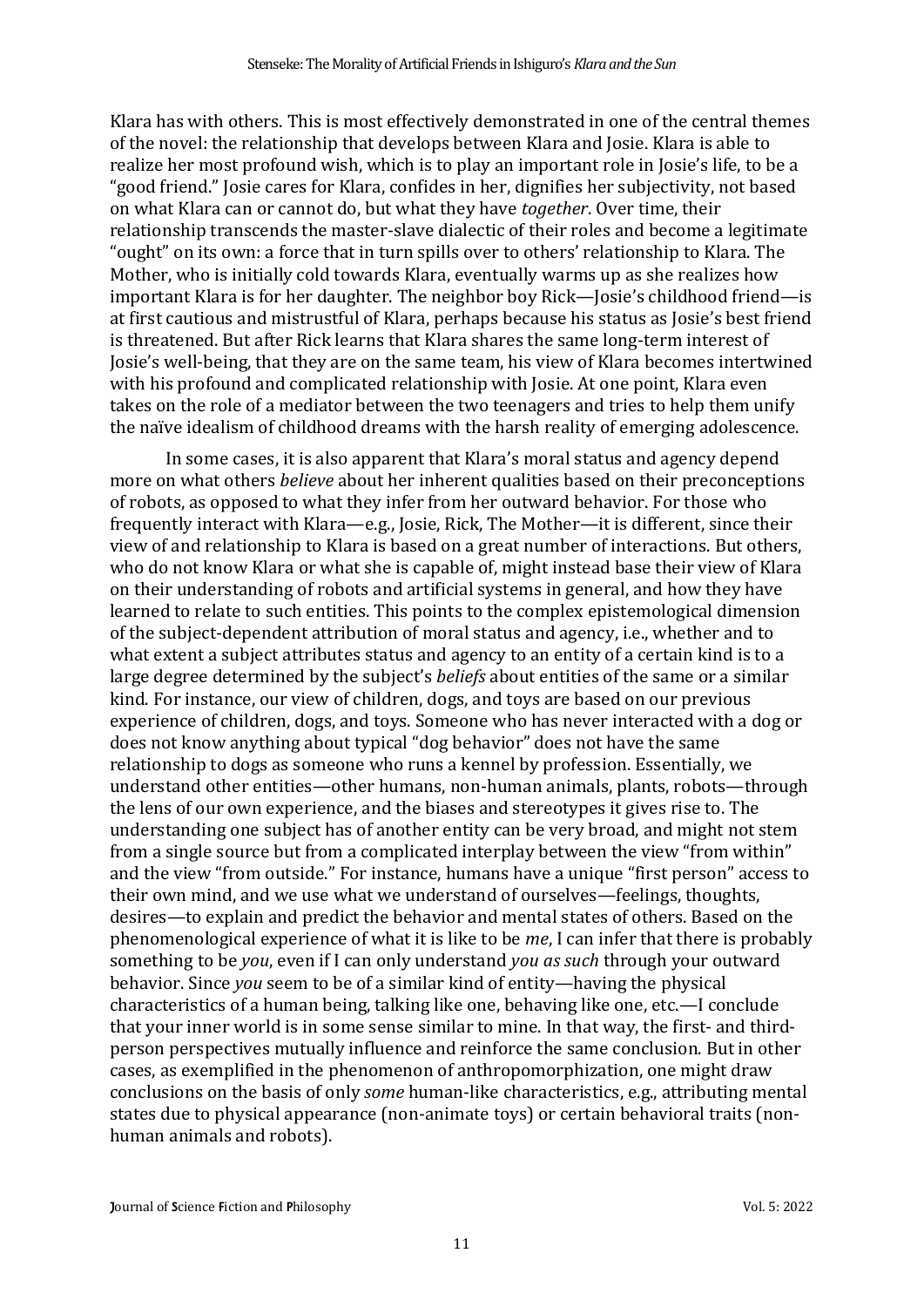*Klara and the Sun* illustrates how the subject-specific attribution of moral status and agency with regards to artificial beings can occur in intriguingly different ways. Josie's father, in virtue of being an "expert engineer," initially has a rather mechanistic and chilly attitude towards Klara: he knows that robots are essentially automated manipulations of variables. Mr Capaldi, a roboticist subscribing to the functionalistic view of mind, believes that there is no principal difference between robots and human beings, and consequently, he treats Klara with a sense of wonder and respect. Other characters, like Rick's mother Helen, shows ambivalence by greeting Klara with the phrase: "One never knows how to greet a guest like you. After all, are you a guest at all? Or do I treat you like a vacuum cleaner?" (Ishiguro 2021, 145). Helen both questions Klara's moral status while indirectly acknowledging it by addressing her in the second person. This reflects a common confusion about machines: since different machines do different things for different purposes—being our chauffeurs, mowing our lawns, or giving us social support—there is not *one* way to relate to them.

In the later part of the novel, the "outer view" on morality is brought to an ultimate Turing test when the Mother's secret plan is revealed: she wants Klara to "continue" Josie in the event that Josie passes away. This plot twist introduces a new set of philosophical issues related to personhood and identity: e.g., can a human mind be "continued" or "uploaded" in a synthetic substratum in a sense that preserves the relevant aspects of that person's identity and personhood? <sup>4</sup> For our investigation, it pushes the question: is Klara "human enough" to continue Josie? On several occasions throughout the novel, the Mother asks Klara to mimic some aspect of Josie, so as to assess whether Klara would be able to pass the "Josie Test." Eventually, The Mother brings Klara to Mr Capaldi, the roboticist who is given the task of transferring Josie's being into Klara. At Capaldi's, Klara completes a survey that scientifically proves that she is up for the task. But the Mother expresses her doubts:

'But is that going to be possible?' the Mother said. 'Could she really continue Josie for me?' 'Yes, she can,' Mr Capaldi said. 'And now Klara's completed the survey up there, I'll be able to give you scientific proof of it. Proof she's already well on her way to accessing quite comprehensively all of Josie's impulses and desires. The trouble is, Chrissie, you're like me. We're both of us sentimental. We can't help it. Our generation still carry the old feelings. A part of us refuses to let go. The part that wants to keep believing there's something unreachable inside each of us. Something that's unique and won't transfer. But there's nothing like that, we know that now. *You* know that. For people our age it's a hard one to let go. We *have* to let it go, Chrissie. There's nothing there. Nothing inside Josie that's beyond the Klaras of this world to continue. The second Josie won't be a copy. She'll be the exact same and you'll have every right to love her just as you love Josie now. It's not faith you need. Only rationality. I had to do it, it was tough but now it works for me just fine. And it will for you.' (Ishiguro 2021, 210)

This passage presents another fascinating dilemma that cuts deep into the gap between mind and matter: even if we had indubitable scientific proof that behaviorism (or functionalism) about personal identity was true, would we be able to let go of the old sentimental view, i.e., that there is something unreachable inside each of us? The Mother's ability to accept that Klara could continue Josie does not depend on the validity of behaviorism as such, but rather, to the extent *she* is able to accept behaviorism as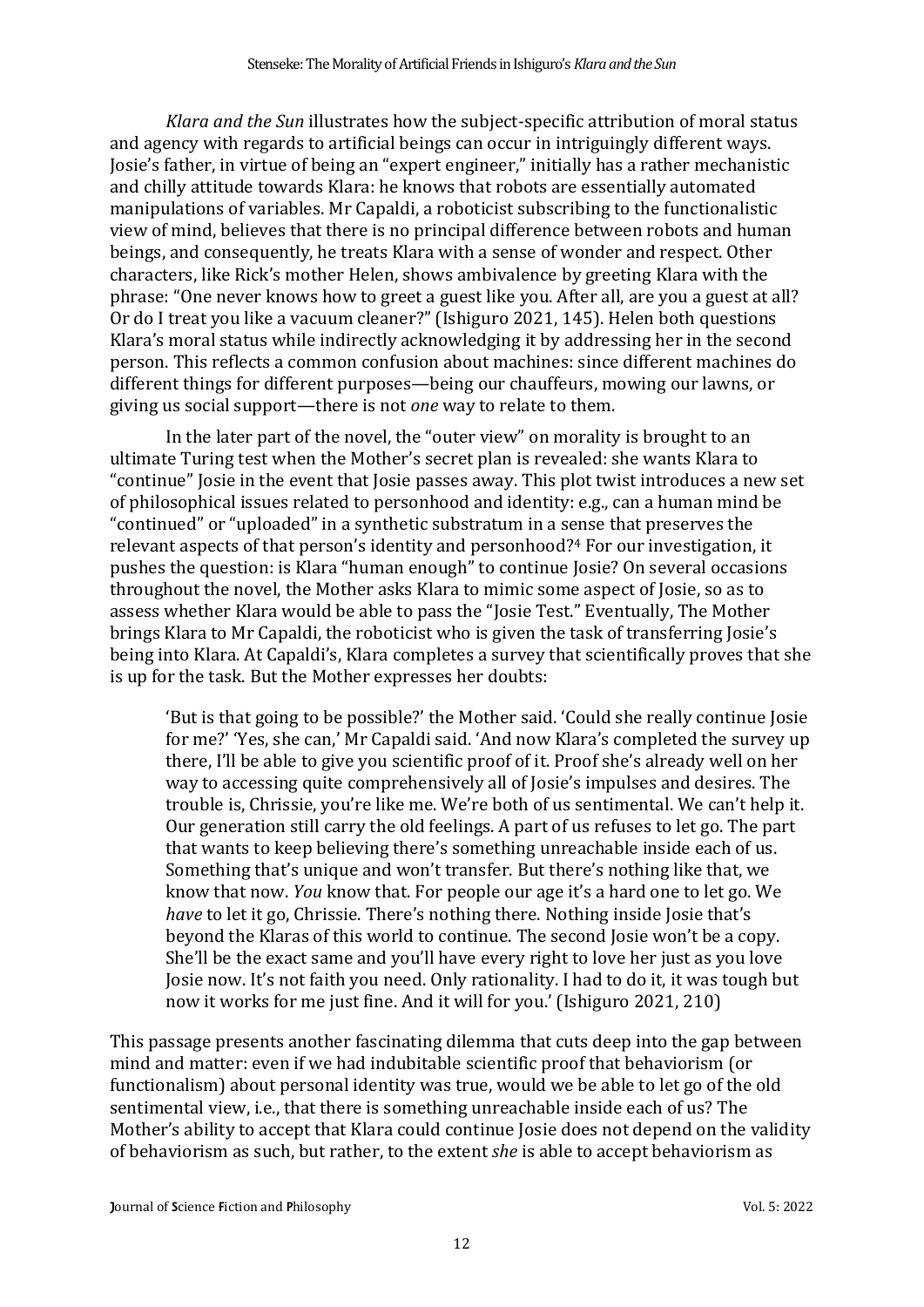true. In a later passage, the Father, who has behaved with spitefulness towards Capaldi and coldness towards Klara, expresses a similar concern:

'I think I hate Capaldi because deep down I suspect he may be right. That what he claims is true. That science has now proved beyond doubt there's nothing so unique about my daughter, nothing there our modern tools can't excavate, copy, transfer. That people have been living with one another all this time, centuries, loving and hating each other, and all on a mistaken premise. A kind of superstition we kept going while we didn't know better. That's how Capaldi sees it, and there's a part of me that fears he's right. Chrissie, on the other hand, isn't like me. She may not know it yet, but she'll never let herself be persuaded. If the moment ever comes, never mind how well you play your part, Klara, never mind how much she wishes it to work, Chrissie just won't be able to accept it. She's too… old-fashioned. Even if she knows she's going against the science and the math, she still won't be able to do it. She just won't stretch that far. But I'm different. I have… a kind of coldness inside me she lacks. Perhaps it's because I'm an expert engineer, as you put it. This is why I find it so hard to be civil around people like Capaldi. When they do what they do, say what they say, it feels like they're taking from me what I hold most precious in this life.' (Ishiguro 2021, 224-225)

The Father believes that it is a bad idea to transfer Josie to Klara, not because he believes that Capaldi is wrong, but because he knows that Chrissie (the Mother) is old-fashioned. As a tragic consequence, Klara would not be able to become Josie because the identityrelation (Klara = Josie) relies on the Mother's own belief in the identity-relation, of which she has doubts. Presumably, this holds for her morality as well: if Josie is a moral agent with a moral status, and Klara could in every meaningful sense *become* Josie, it follows that Klara inherits all the necessary qualities—rationality, autonomy, consciousness—for moral agency and status. In other words, the Mother would give Klara (or the more technically correct "Josie as continued by Klara") the same agency and status she would give to Josie. But as the subject-dependent dimension of the socialrelational view stresses, what Josie *is* does not (only) depend on her inherent qualities or outward behavior; it hinges on *what she is for the people who care about her.* This echoes Klara's own clichéd conclusion provided during her final encounter with the Manager:

'Manager, I did all I could to learn Josie and had it become necessary, I would have done my utmost. But I don't think it would have worked out so well. Not because I wouldn't have achieved accuracy. But however hard I tried, I believe now there would have remained something beyond my reach. The Mother, Rick, Melania Housekeeper, the Father. I'd never have reached what they felt for Josie in their hearts. I'm now sure of this, Manager'. […] 'Mr Capaldi believed there was nothing special inside Josie that couldn't be continued. He told the Mother he'd searched and searched and found nothing like that. But I believe now he was searching in the wrong place. There *was* something very special, but it wasn't inside Josie. It was inside those who loved her. That's why I think now Mr Capaldi was wrong and I wouldn't have succeeded.' (Ishiguro 2021, 306)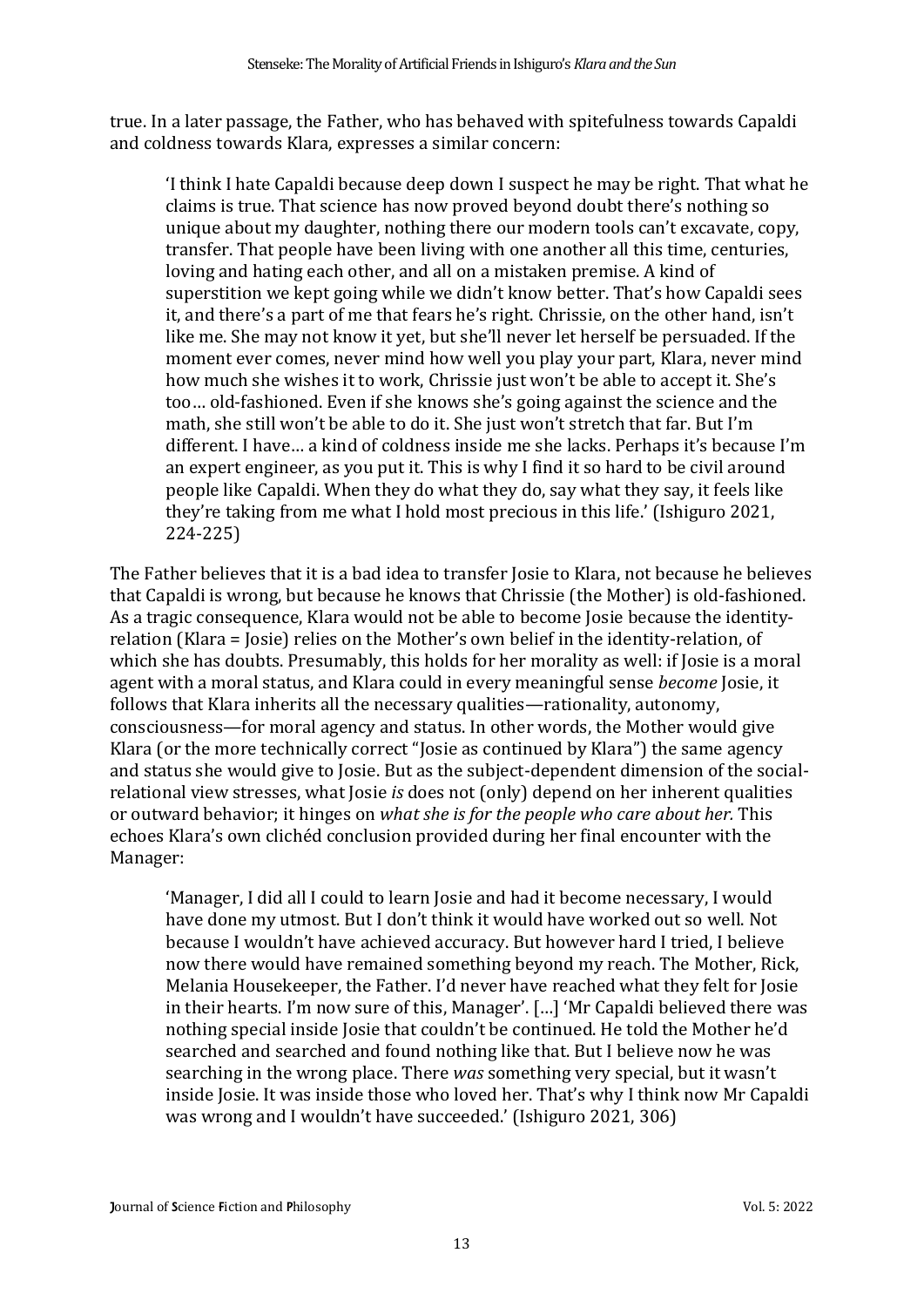Should we blame the Mother and the others for their incapacity to *believe* in behaviorism? After all, many of us belong to the same sentimental generation, holding on to our precious soul, even if we at some level are able to accept that it is just an illusion. That is, even if we deny the metaphysics of Descartes' mind-body dualism, our sentiments and practices are still entrenched in deep-rooted cultural narratives that presuppose a unique inner self: the Abrahamic soul, the ego of individualism, of equal human rights, autonomy, and liberty. While it is one thing to doubt the metaphysical reality of personhood on theoretical grounds—as it breaks down into matter, behavior, or function—it is another thing to deny its central role, past and present, in the social and moral practices that govern who we are and how we see each other. The novel thus presents another ingenious turn: even if the view "from outside" yields a true theoretical basis for personhood, as the characters acknowledge their old-fashioned attachment to the view "from within"—to each and everyone's unique Cartesian ghost—it ultimately prevents them from committing to the view "from outside" in practice.

## **4. Conclusion**

What *Klara and the Sun* teaches us is that questions about machine morality cannot be settled by theoretical considerations alone. We are taken on a voyage through a rich inner world of someone we learn to empathize with and would normally attribute moral agency and status (based on our view "from within"), but whose status and agency are ultimately determined by others ("from outside"), including their epistemic outlooks and sentimental attitudes regarding the nature of personhood. Although Klara is treated with some level of dignity—at the end of the novel she is granted a "slow fade" instead of being donated to science—she is not given the human-level subjecthood the view from within suggests she deserves. It shows that the question whether an entity *has* moral agency or status resists a straight-forward yes/no answer: it is deeply entangled in complex interrelations between the social (as the old Zulu phrase goes: "a person is a person through other persons"), the cultural (e.g., implicit and explicit cultural views on *who* and *why* someone has agency or is worthy of moral concern), political (e.g., in the hierarchies of power pertaining human masters and robotic servants), and the epistemological (what one believes about the nature of morality).

In a world where no one believes in behaviorism as a proper foundation for attributing moral agency, robots might never be viewed as our equals, no matter how advanced the Turing tests they pass. And even if behaviorism regarding agency was, due to some science of the future, proven to be true beyond any rational doubt, humans might—for a variety of reasons—still be unwilling to welcome artificial beings into their moral communities. Perhaps the death of the old-fashioned view would simply be too difficult to digest, as it has served as an indispensable illusion in the history of human understanding, for immutable souls and equal rights. At the same time, it also echoes past and present atrocities—of slavery, sexism, or industrialized meat production where the boundaries of agency and value are dictated by the privileged and powerful, incentivized by cultural preferences and economic interests, and scholarly debates among the "in-group" merely serves to legitimize the same hierarchies of domination. In the same vein, it is not unimaginable that some tech company one day find out that artificial systems that suffer also perform better.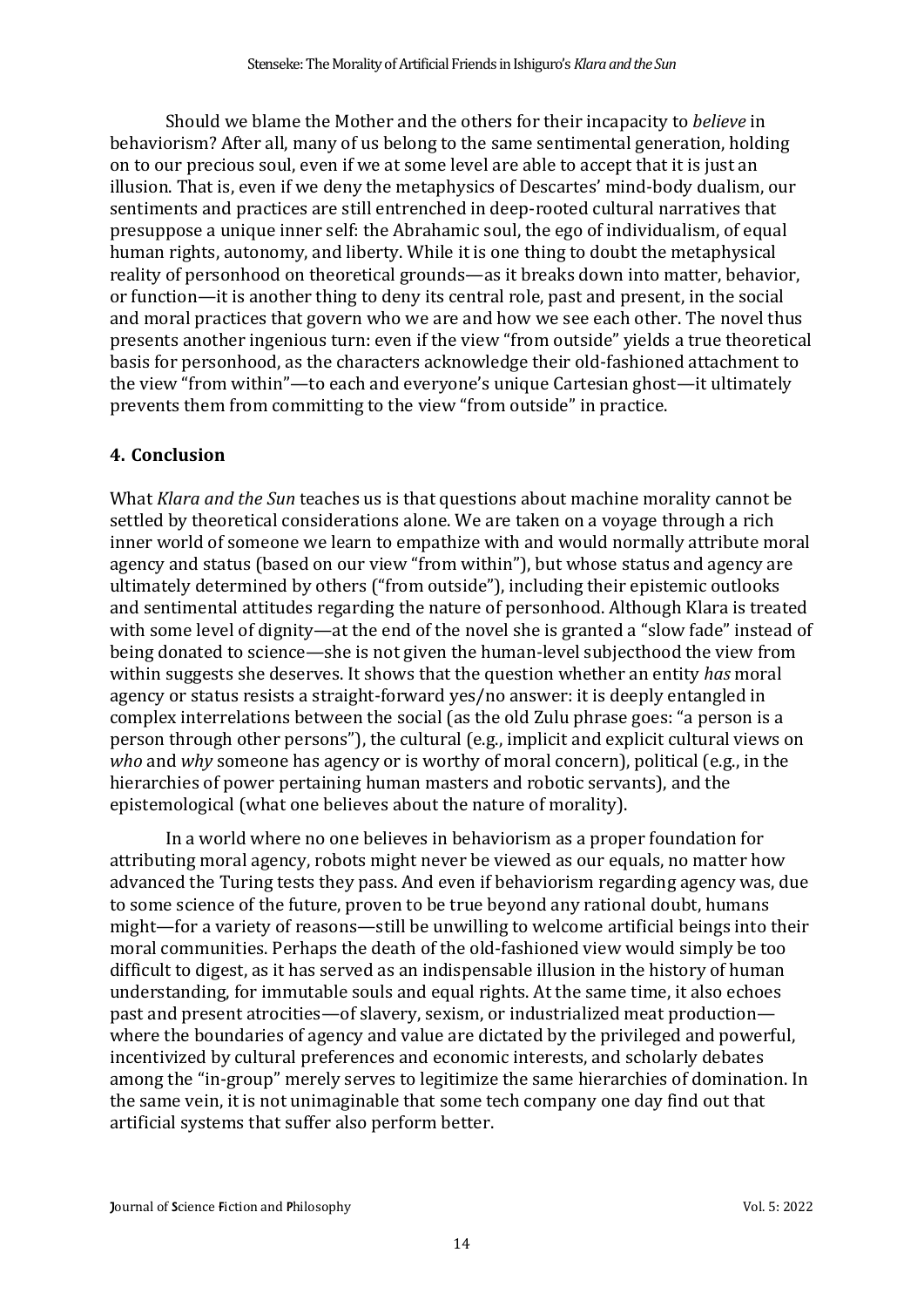Of course, the social robotics of today is embryonic in comparison to the sophisticated capacities of AFs, and it is possible that real-world robots will never reach such sophistication, e.g., due to safety concerns, <sup>5</sup> moral considerations, <sup>6</sup> or sheer technical infeasibility. On a more hopeful note, parallel to the recent advancements in AI runs a growing public and academic demand for safe, trustworthy, and explainable AI

(Amodei et al. 2016; Floridi 2019). Similarly, if Artificial Friends like Klara were ever to become a technical possibility, one would hope that there would be rigorous political and legal mechanisms to prevent malicious usages—e.g., artificial slavery and suffering—or, at the very least, social movements that advocated for their rights and well-being.

### **References**

- Amodei, D., Olah, C., Steinhardt, J., Christiano, P., Schulman, J., & Mané, D. 2016. "Concrete problems in AI safety." *arXiv preprint arXiv:1606.06565*.
- Araiba, S. 2020. "Current diversification of behaviorism." *Perspectives on Behavior Science*, *43*(1), 157-175.
- Arnold, T., & Scheutz, M. 2016. "Against the moral Turing test: accountable design and the moral reasoning of autonomous systems." *Ethics and Information Technology*, *18*(2), 103-115.
- Asaro, P. M. 2006. "What should we want from a robot ethic?" *The International Review of Information Ethics*, *6*, 9-16.
- Beauchamp, T. L., & Childress, J. F. 2001. *Principles of biomedical ethics*. Oxford University Press, USA.
- Block, N. 1980. "Troubles with functionalism." *Readings in philosophy of psychology*, *1*, 268-305.
- Bostrom, N. 2014. *Superintelligence: Paths, Dangers, Strategies*. Oxford University Press. [https://books.google.se/books?id=7\\_H8AwAAQBAJ](https://books.google.se/books?id=7_H8AwAAQBAJ)
- Chalmers, D. J. 1996. *The conscious mind: In search of a fundamental theory*. Oxford Paperbacks.
- Champagne, M., & Tonkens, R. 2015. "Bridging the Responsibility Gap in Automated Warfare." *Philosophy & Technology*, *28*(1), 125-137. <https://doi.org/10.1007/s13347-013-0138-3>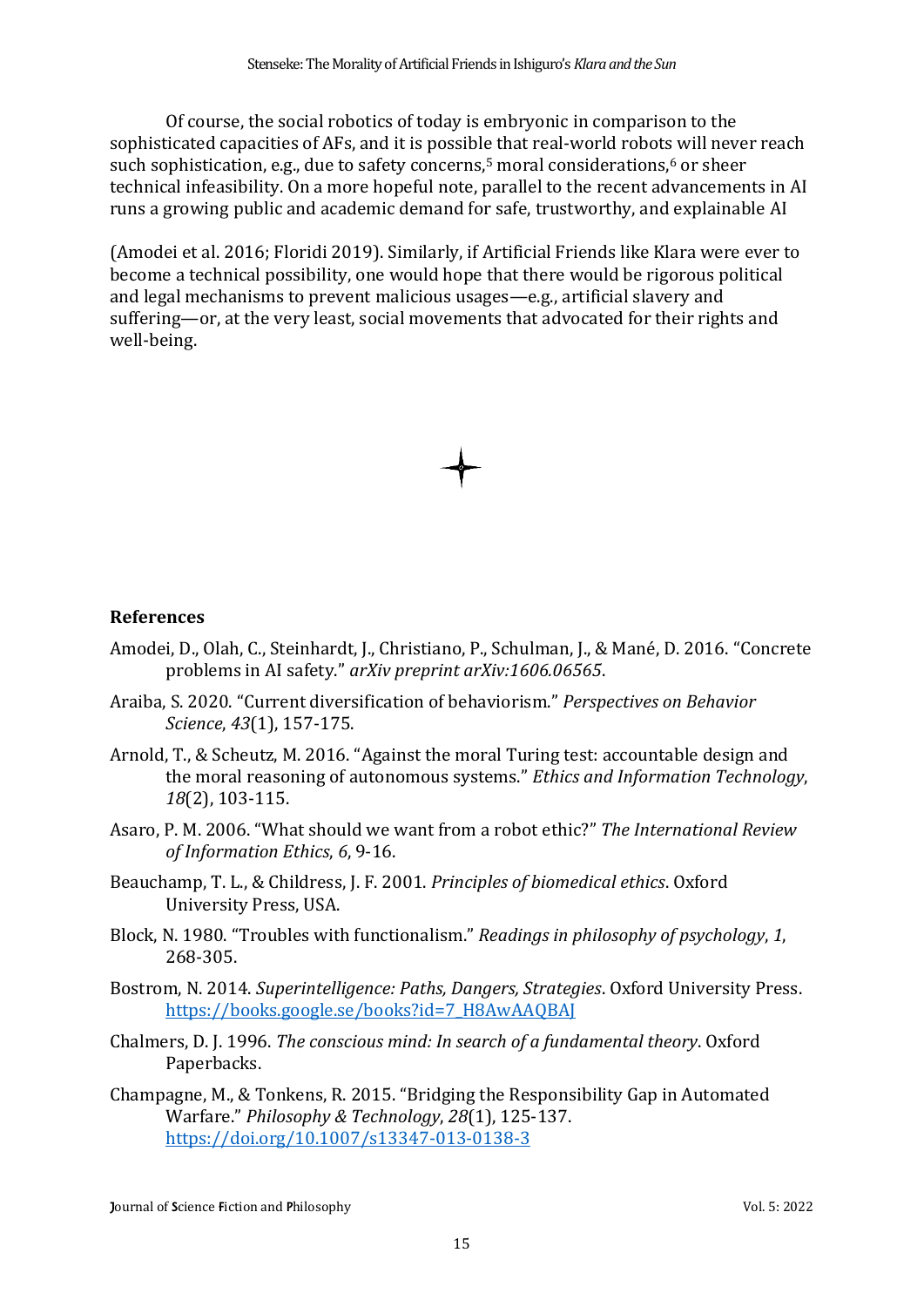- Coeckelbergh, M. 2010a. "Moral appearances: emotions, robots, and human morality." *Ethics and Information Technology*, *12*(3), 235-241. <https://doi.org/10.1007/s10676-010-9221-y>
- Coeckelbergh, M. 2010b. "Robot rights? Towards a social-relational justification of moral consideration." *Ethics and Information Technology*, *12*(3), 209-221.
- Danaher, J. 2020. "Welcoming robots into the moral circle: a defence of ethical behaviourism." *Science and engineering ethics*, *26*(4), 2023-2049.
- Dennett, D. C. 1987. *The intentional stance*. MIT press.
- Dennett, D. C. 2014. "The self as the center of narrative gravity." In *Self and consciousness,* 111-123. Psychology Press.
- Floridi, L. 2019. "Establishing the rules for building trustworthy AI." *Nature Machine Intelligence*, *1*(6), 261-262.
- Floridi, L., & Sanders, J. W. 2004. "On the Morality of Artificial Agents." *Minds and Machines*, *14*(3), 349-379. <https://doi.org/10.1023/B:MIND.0000035461.63578.9d>
- Friedman, B., & Kahn Jr, P. H. 1992. "Human agency and responsible computing: Implications for computer system design." *Journal of Systems and Software*, *17*(1), 7-14.
- Gerdes, A., & Øhrstrøm, P. 2015. "Issues in robot ethics seen through the lens of a moral Turing test." *Journal of Information, Communication and Ethics in Society*.
- Gilligan, C. 1982. *In a different voice: Psychological theory and women's development*. Harvard University Press.
- Gunkel, D. J. 2012. *The machine question: Critical perspectives on AI, robots, and ethics*. MIT Press.
- Gunkel, D. J. 2018. *Robot rights*. MIT Press.
- Hellström, T. 2013. "On the moral responsibility of military robots." *Ethics and Information Technology*, *15*(2), 99-107. [https://doi.org/10.1007/s10676-012-](https://doi.org/10.1007/s10676-012-9301-2) [9301-2](https://doi.org/10.1007/s10676-012-9301-2)
- Himma, K. E. 2009. "Artificial agency, consciousness, and the criteria for moral agency: What properties must an artificial agent have to be a moral agent?" *Ethics and Information Technology*, *11*(1), 19-29.
- Hume, D. 1740. *A Treatise of Human Nature: A Critical Edition (2007)*. Oxford University Press.
- Ishiguro, K. 2021. *Klara and the Sun*. Faber and Faber.
- Jaworska, A., & Tannenbaum, J. 2021. "The Grounds of Moral Status." In *The Stanford Encyclopedia of Philosophy*, edited by E. N. Zalta (Vol. Spring 2021). Metaphysics Research Lab, Stanford University.
- Johansson, L. 2010. "The Functional Morality of Robots." *International Journal of Technoethics (IJT)*, *1*(4), 65-73.<https://doi.org/10.4018/jte.2010100105>
- Johnson, D. G. 2006. "Computer systems: Moral entities but not moral agents." *Ethics and Information Technology*, *8*(4), 195-204.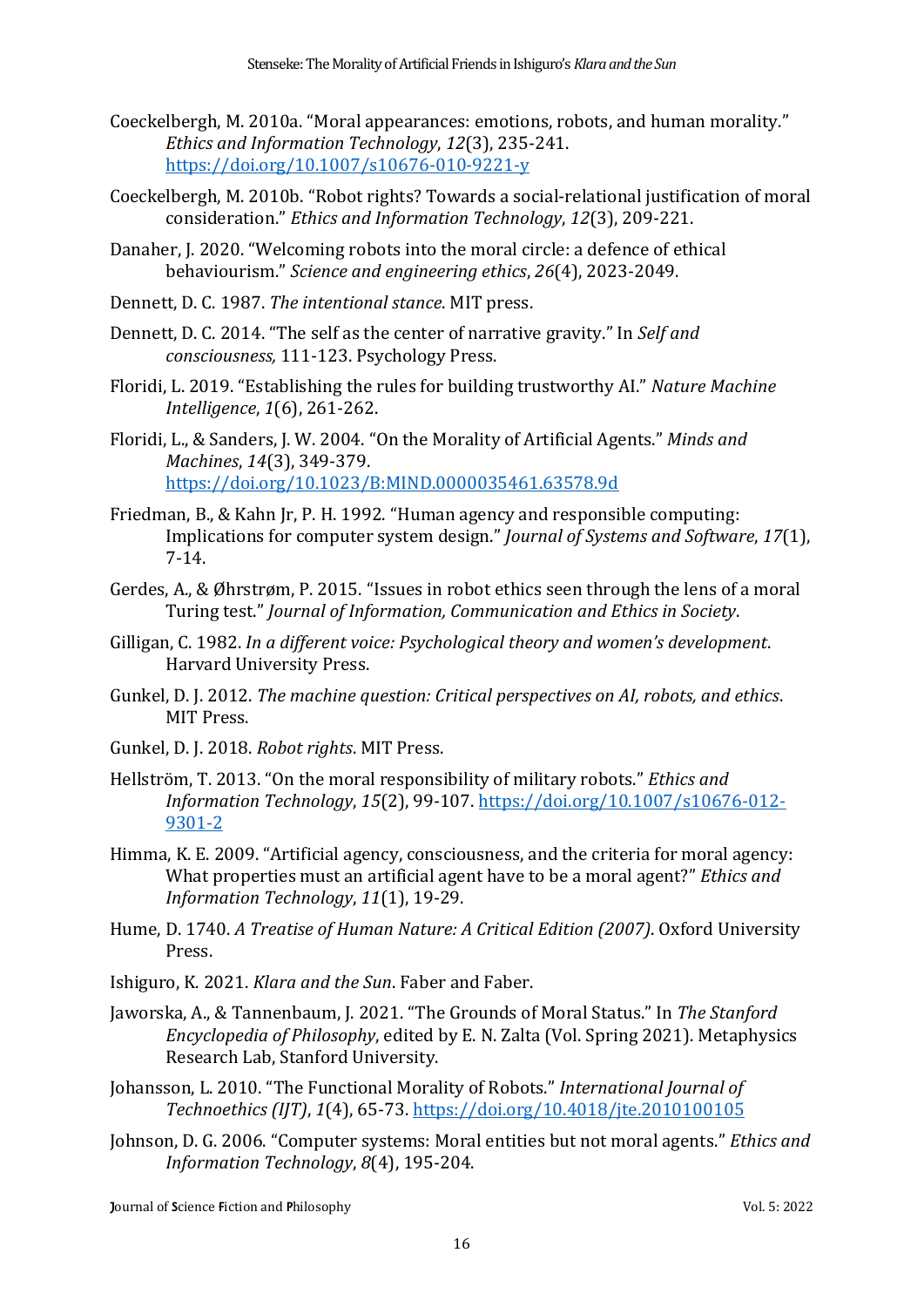Kant, I. 1785. *Groundwork for the Metaphysics of Morals*. Yale University Press (2008).

- Kolodny, N., & Brunero, J. 2020. "Instrumental rationality." In *The Stanford Encyclopedia of Philosophy*, edited by E. N. Zalta (Vol. Spring 2020). Metaphysics Research Lab, Stanford University.
- Mackenzie, C., & Stoljar, N. 2000. *Relational autonomy: Feminist perspectives on autonomy, agency, and the social self*. Oxford University Press.
- Macnamara, C. 2015. "Blame, communication, and morally responsible agency." *The nature of moral responsibility: New essays*, 211-236.
- Marceta, J. A. 2019. "A non-ideal authenticity-based conceptualization of personal autonomy." *Medicine, Health Care and Philosophy*, *22*(3), 387-395.
- Metzinger, T. 2021. "Artificial Suffering: An Argument for a Global Moratorium on Synthetic Phenomenology." *Journal of Artificial Intelligence and Consciousness*, *8*(01), 43-66.
- Mill, J. S. 1859. *On liberty*.
- Nagel, T. 1974. "What is it like to be a bat." *Readings in philosophy of psychology*, *1*, 159- 168.
- Navari, C. 2003. "When agents cannot act: International institutions as 'moral patients'." In *Can Institutions Have Responsibilities?* (100-116). Springer.
- Noddings, N. 1984. *Caring: A relational approach to ethics and moral education*. Univ. of California Press.
- Peperzak, A. T., & Levinas, E. 1993. *To the other: An introduction to the philosophy of Emmanuel Levinas.* Purdue University Press.
- Purves, D., Jenkins, R., & Strawser, B. J. 2015. "Autonomous Machines, Moral Judgment, and Acting for the Right Reasons." *Ethical Theory and Moral Practice*, *18*(4), 851- 872.<https://doi.org/10.1007/s10677-015-9563-y>
- Russell, S. 2019. *Human compatible: Artificial intelligence and the problem of control*. Penguin.
- Singer, P. 2011. *Practical ethics*. Cambridge University Press.
- Sliwa, P. 2016. Moral worth and moral knowledge. *Philosophy and Phenomenological Research*, *93*(2), 393-418.
- Sparrow, R. 2007. "Killer robots." *Journal of applied philosophy*, *24*(1), 62-77.
- Tegmark, M. 2017. *Life 3.0: Being human in the age of artificial intelligence*. Knopf.
- Torrance, S. 2008. "Ethics and consciousness in artificial agents." *AI & SOCIETY*, *22*(4), 495-521.
- Turing, A. 1950. "Computing machinery and intelligence*.*" *Mind*, *59*(236), 433-460.
- von Gerber, Y. 2014. *Autonomi-realitet eller ideal?* Department of Philosophy, Lund University.
- Walliser, B. 1989. "Instrumental rationality and cognitive rationality." *Theory and Decision*, *27*(1), 7-36.<https://doi.org/10.1007/BF00133986>